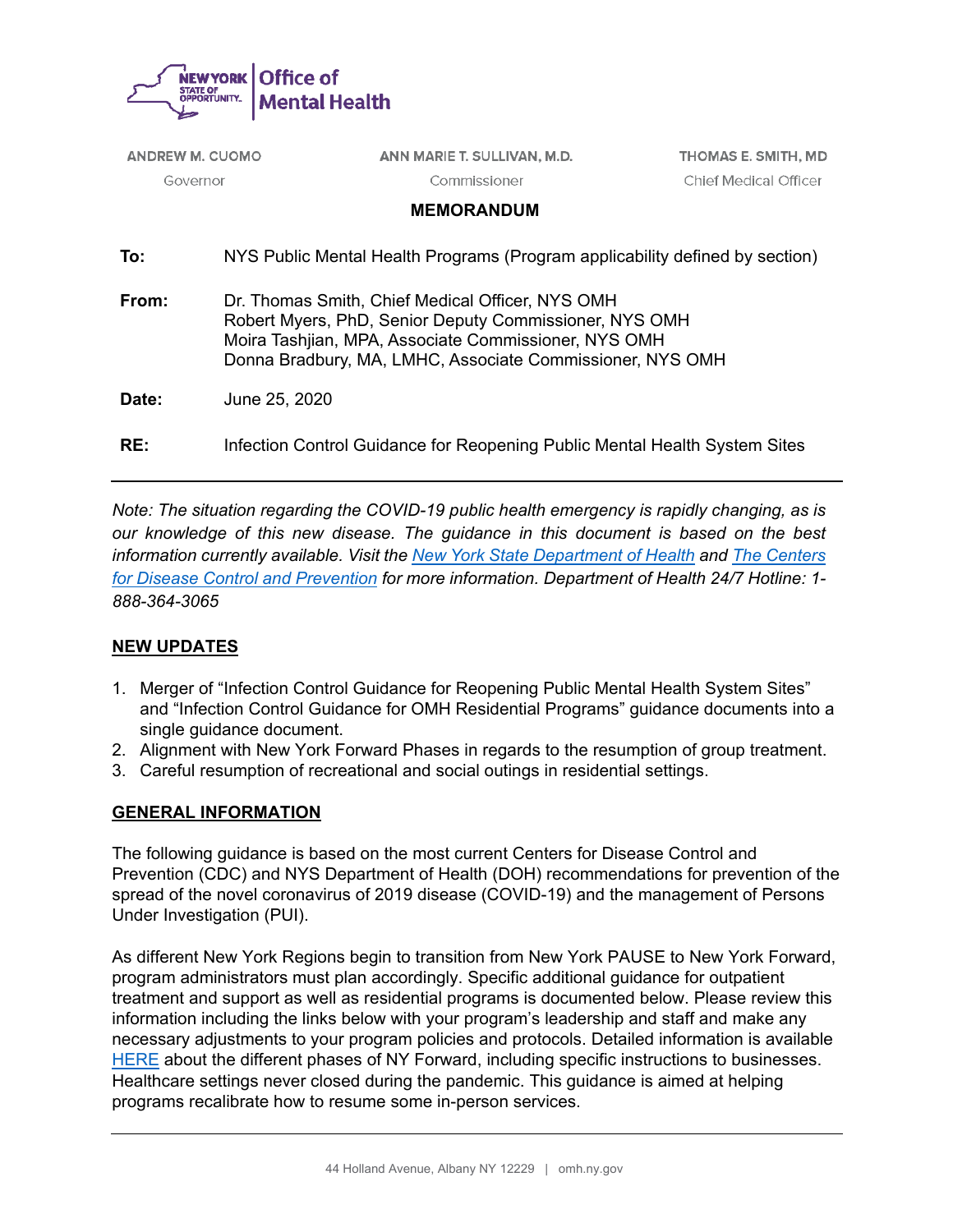Symptoms of COVID-19 can appear 2-14 days after exposure and may include a temperature of 100.0 degrees Fahrenheit or greater, subjective symptoms of a fever (e.g., malaise, fatigue, muscle aches, chills), and/or respiratory symptoms including a sore throat, cough, and/or shortness of breath. Less common symptoms include runny nose, headache, nausea/vomiting, diarrhea, and loss of taste or smell. Atypical presentations have been described, and older adults and persons with medical comorbidities may have delayed presentation of fever and respiratory symptoms. Some people experience only mild symptoms or have vague symptoms of not feeling well. Older adults, people with underlying health conditions, and people with compromised immune systems are at high risk of severe illness from this virus.

Individuals should seek immediate emergency medical care if they experience:

- Trouble breathing;
- Persistent pain or pressure in the chest;
- New confusion;
- Inability to wake or stay awake;
- Bluish lips or face;
- Any other severe or concerning symptom.

Physical distancing is a prevention technique aimed at slowing the spread of the virus. People are asked to stay at home and limit contact with those who do not live in their home. Public health measures to close schools, eat-in restaurant dining, gyms, libraries, theaters, and so forth are all part of this approach. This action is meant to prevent people from getting sick and overwhelming the healthcare system.

A close contact of someone with known or suspected COVID-19 is defined as:

- Sharing the same household;
- Direct physical contact (e.g., handshake) with the individual;
- Direct contact with infectious secretions of the individual (e.g., being coughed on, touching used tissues with a bare hand);
- Being within 6 feet of the individual for 10 minutes or more (e.g., in a small psychotherapy office, car, etc.).

A proximate contact is being in the same enclosed environment such as a classroom, office, or gatherings but greater than 6 ft from a person displaying symptoms of COVID-19 or someone who has tested positive for COVID-19, without necessary personal protective equipment (PPE), within 48 hours prior to symptom onset, for a duration of time greater than 1 hour. Please note that a "contact of a contact" (i.e., contact with an asymptomatic person who has had a close or proximate contact) does not qualify as a contact for infection control purposes.

All providers should follow the CDC's guidelines for infection control basics including hand hygiene:

- [Infection Control Basics](https://www.cdc.gov/infectioncontrol/basics/index.html)
- [Hand Hygiene in Health Care Settings](https://www.cdc.gov/handhygiene/)
- Handwashing: [Clean Hands Save Lives](https://www.cdc.gov/handwashing/index.html)
- [How to Protect Yourself and Your Family from Coronavirus \(COVID-19\)](https://coronavirus.health.ny.gov/protect-yourself-and-your-family-coronavirus-covid-19)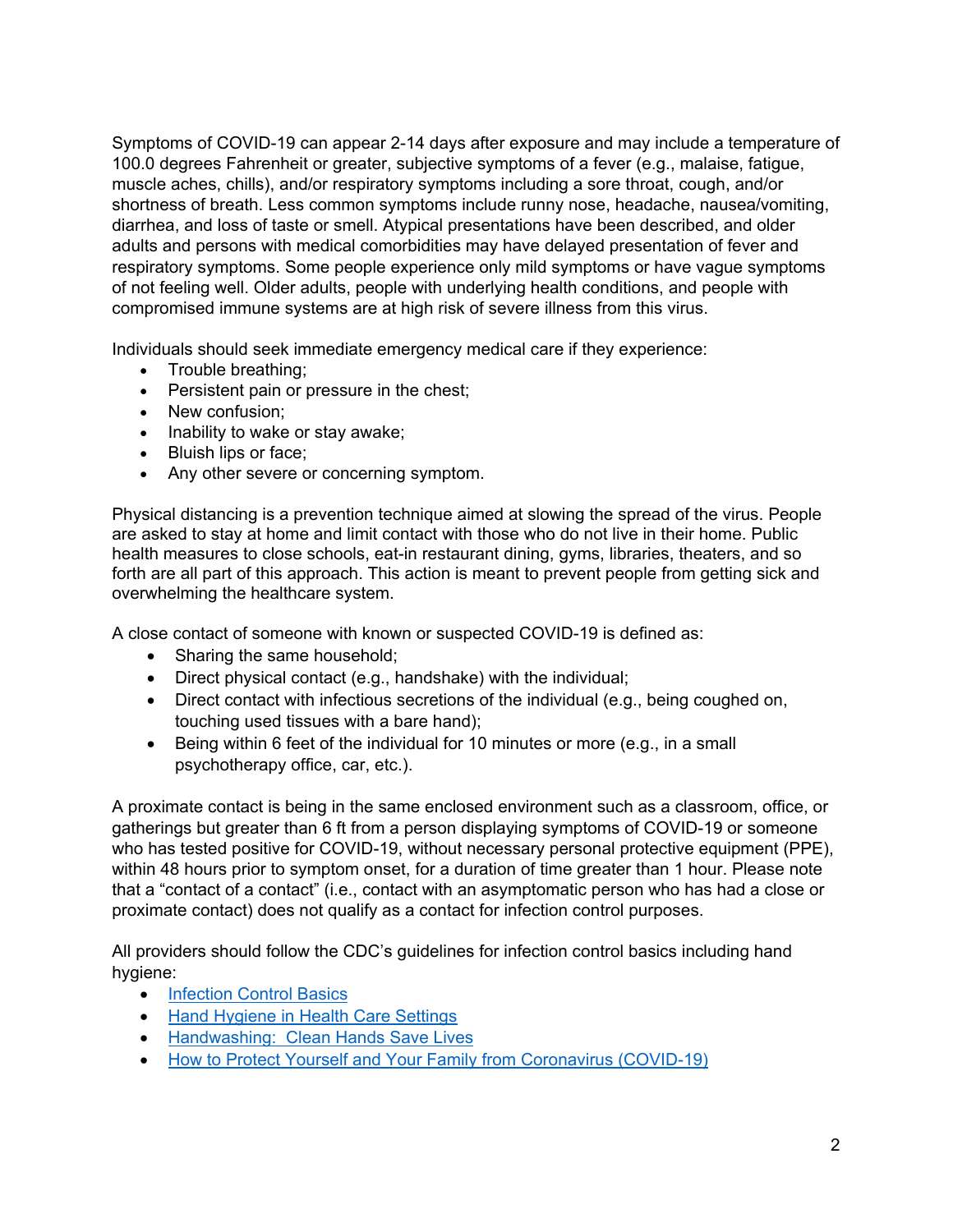Providers are advised to provide and post educational materials (see links above) to encourage and educate their patients and staff to:

- Always maintain at least six feet of distance from all individuals who do not live in their household.
- Wash hands with soap and water for at least 20 seconds or use hand sanitizer when soap and water are not available.
- Avoid close contact with people with COVID-like illnesses (CLI) symptoms or who recently tested positive for COVID-19.
- Always wear a cloth face covering or surgical mask when out in public. Masks should fully cover the nose and mouth.
- Stay home if sick.
- Cover coughs or sneezes with a tissue, then discard into the trash.
- Clean and disinfect frequently touched objects and surfaces.

Additional Resources:

- [Ensuring Access to Health Care Services During COVID19](https://coronavirus.health.ny.gov/system/files/documents/2020/05/doh_covid19_accessroutinehealthcare_051920.pdf)
- [NYS Department of Health Key Infection Control Practices in Inpatient and Outpatient](https://www.health.ny.gov/professionals/diseases/reporting/communicable/infection/key_infection_control_practices.htm)  [Medical Care Settings](https://www.health.ny.gov/professionals/diseases/reporting/communicable/infection/key_infection_control_practices.htm)
- [Interim Guidance for Cleaning and Disinfection of Public and Private Facilities for](https://coronavirus.health.ny.gov/system/files/documents/2020/03/cleaning_guidance_general_building.pdf)  [COVID-19](https://coronavirus.health.ny.gov/system/files/documents/2020/03/cleaning_guidance_general_building.pdf)
- [Additional OMH Guidance](https://omh.ny.gov/omhweb/guidance/)

### **INFECTION CONTROL PRACTICES FOR OUTPATIENT, SUPPORT, AND CERTAIN EMERGENCY PROGRAMS, INCLUDING MOBILE AND HOME AND COMMUNITY-BASED SERVICES**

**Applicability** 

- Adult BH HCBS Community Psychiatric Support and Treatment (CPST) (4720)
- Adult BH HCBS Education Support Services (ESS) (4660)
- Adult BH HCBS Empowerment Services Peer Supports (4650)
- Adult BH HCBS Family Support and Training (FST) (4690)
- Adult BH HCBS Habilitation (4700)
- Adult BH HCBS Intensive Supported Employment (ISE) (4620)
- Adult BH HCBS Ongoing Supported Employment (OSE) (4610)
- Adult BH HCBS Pre-Vocational Services (4640)
- Adult BH HCBS Psychosocial Rehabilitation (PSR) (4710)
- Adult BH HCBS Self-Directed Care (4740)
- Adult BH HCBS Transitional Employment (4630)
- Adult Home Supportive Case Management (6820)
- Advocacy/Support Services (1760)
- Affirmative Business/Industry (2340)
- Assertive Community Treatment (ACT) (0800)
- Assisted Competitive Employment (1380)
- CFTSS: Children's Mental Health Rehabilitation Program (4960)
- CFTSS: Community Psychiatric Support and Treatment (CPST) (4950)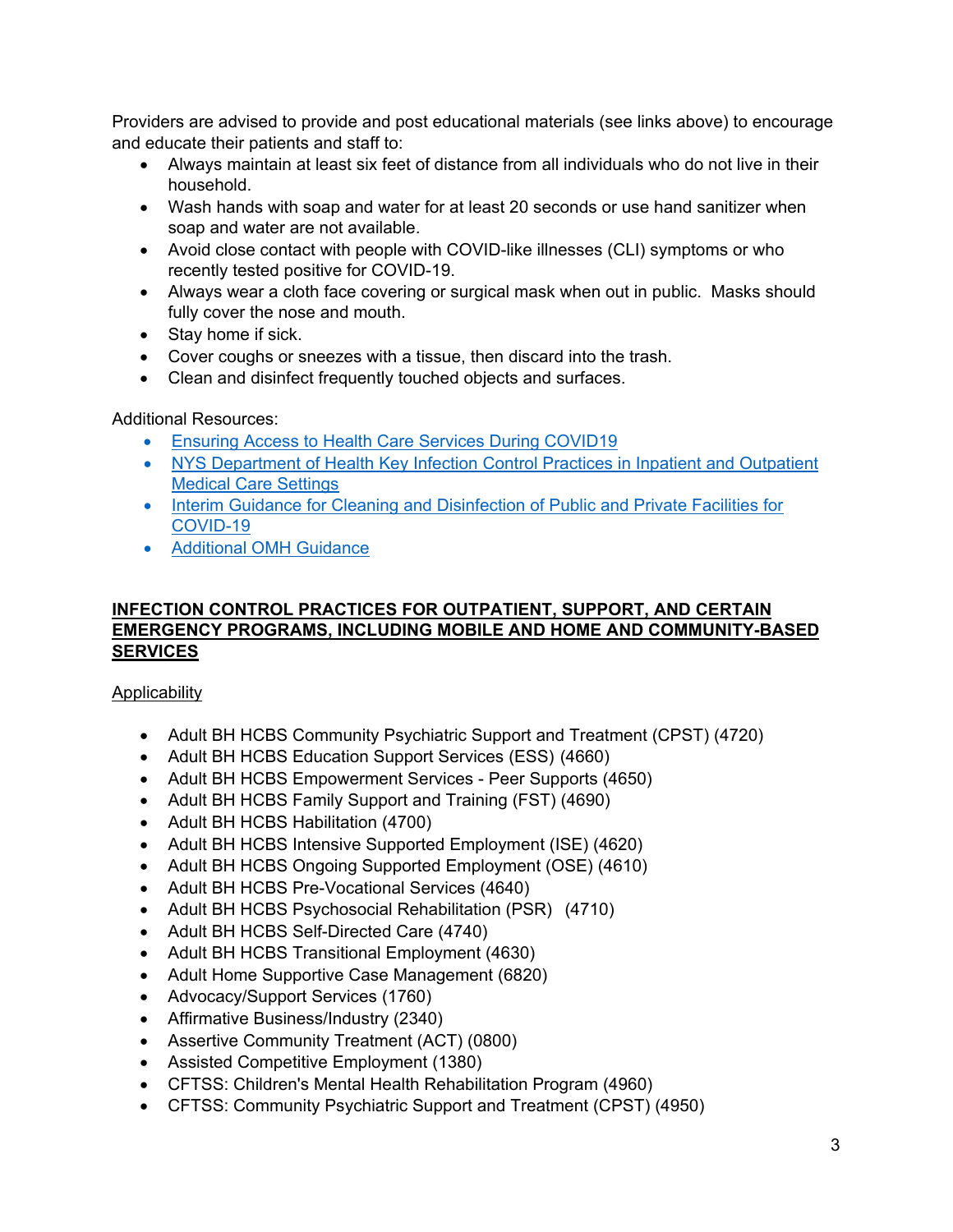- CFTSS: Family Peer Support Services (FPSS) (4900)
- CFTSS: Mobile Crisis Intervention (CI) (4910)
- CFTSS: Other Licensed Practitioner (OLP) (4940)
- CFTSS: Psychosocial Rehabilitation (PSR) (4930)
- CFTSS: Youth Peer Support and Training (YPST) (4920)
- Children and Youth Assertive Community Treatment (4800)
- Clinic Treatment (2100)
- Comprehensive PROS with Clinical Treatment (6340)
- Comprehensive PROS without Clinical Treatment (7340)
- Continuing Day Treatment (1310)
- Coordinated Children's Service Initiative (2990)
- Crisis Intervention (2680)
- Day Treatment (0200)
- Drop-In Centers (1770)
- Early Recognition Coordination and Screening Services (1590)
- Family Support Services Children & Family (1650)
- FEMA Crisis Counseling Assistance and Training (1690)
- Geriatric Demo Gatekeeper (1410)
- Geriatric Demo Physical Health Mental Health Integration (1420)
- Home Based Crisis Intervention (3040)
- Home-Based Family Treatment (1980)
- Homeless Placement Services (1960)
- Intensive Case Management (1810)
- MICA Network (5990)
- Mobile Integration Team (7030)
- Mobile Mental Health Team (7000)
- Multi-Cultural Initiative (3990)
- Non-Medicaid Care Coordination (2720)
- Nursing Home Support (7020)
- Ongoing Integrated Supported Employment Services (4340)
- On-Site Rehabilitation (0320)
- Outreach (0690)
- Partial Hospitalization (2200)
- Peer Wellness Center (3750)
- Promise Zone (1530)
- Psychosocial Club (0770)
- Recovery Center (2750)
- Recreation and/or Fitness (0610)
- School Mental Health Program (1510)
- Self-Help Programs (2770)
- Supported Education (5340)
- Transformed Business Model (6140)
- Transition Management Services (1970)
- Transitional Employment Placement (TEP) (0380)
- Transportation (0670)
- Vocational Services Children & Family (C&F) (1320)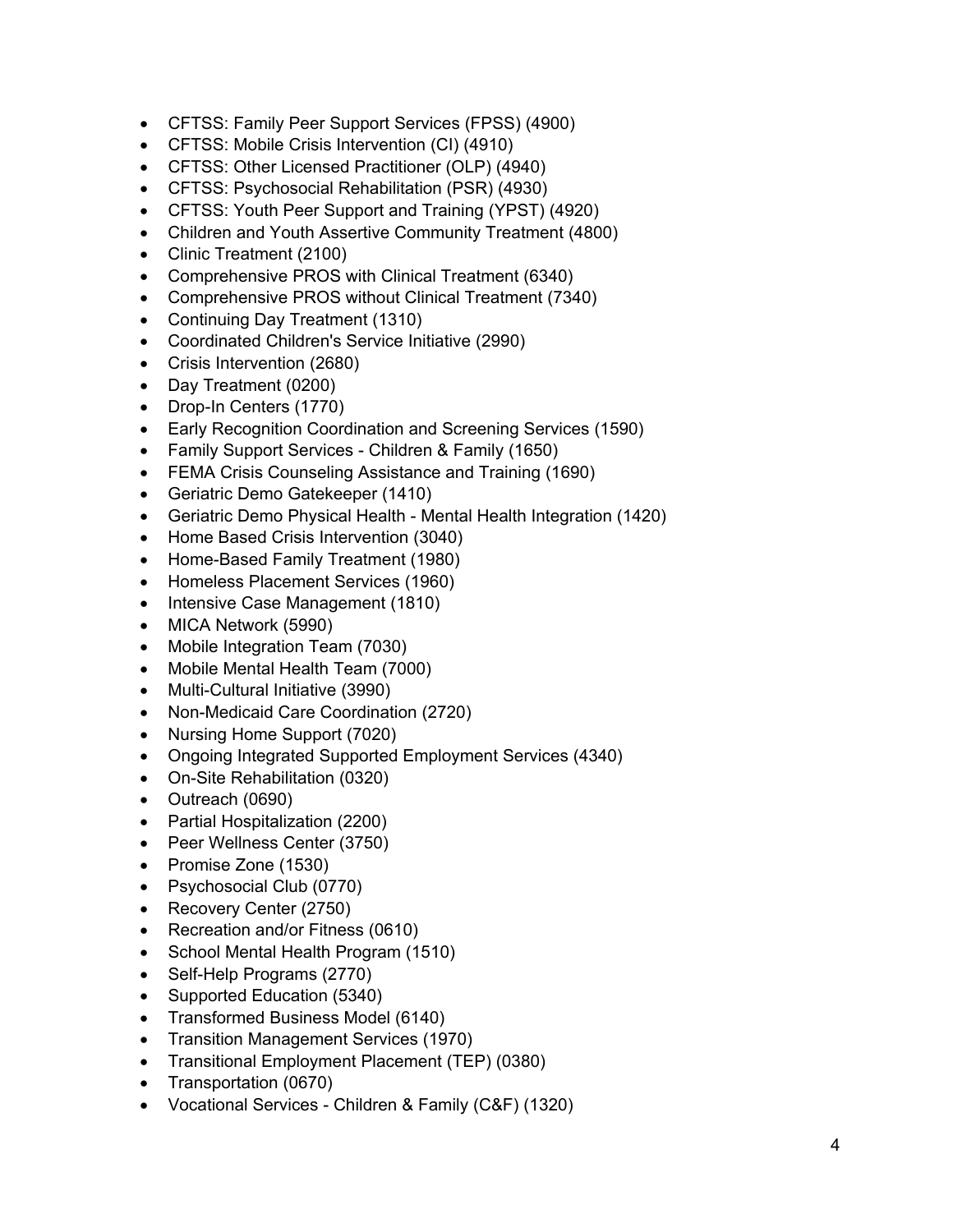• Work Program (3340)

### Telemental Health

Programs are encouraged to continue utilizing telemental health services as much as possible. However, programs must maintain capacity for in-person services to treat individuals who are unable to connect via telemental health or who require long-acting injectable medications, or laboratory testing. OMH has issued extensive guidance on telemental health: [https://omh.ny.gov/omhweb/guidance.](https://omh.ny.gov/omhweb/guidance)

Due to the COVID-19 declared emergency period, there has been significant relaxation of Federal and State regulations regarding use of telemental health. To ensure continued telemental health services in the event of changes to these regulations, programs should take steps to implement HIPAA-compliant video conferencing technologies and develop policies and practices that adhere to [14 CRR-NY 596.](https://govt.westlaw.com/nycrr/Browse/Home/NewYork/NewYorkCodesRulesandRegulations?guid=I8a9722c0745d11e698989542c6a1529e&originationContext=documenttoc&transitionType=Default&contextData=(sc.Default))

All clients should be screened for CLI at every telemental health encounter and educated about appropriate infection control precautions.

### General Information for In-Person Encounters

One day prior to any in-person appointment all clients should be contacted by telephone and be asked the following three questions. If a client cannot be reached by phone, these screening questions must be asked upon arrival before the client enters the facility:

- 1. Have you had contact with any persons with confirmed or suspected CLI within the last 14 days?
- 2. Have you had any symptoms of CLI within the last 14 days (see list above)? and
- 3. Have you had a positive diagnostic PCR COVID-19 test in the last 14 days?

If the client answers YES to any of these questions, the client should as much as possible be seen via telemental health. The client should be instructed to remain at home as much as possible and contact their healthcare provider. Positive COVID screenings must be entered into client's medical record in a brief note or as part of the documentation of a clinical encounter.

As much as possible, unavoidable in-person visits for clients should be alternated with telemental health visits when appropriate, to reduce density in the facility and to reduce exposure risks in home or community visits.

Post educational materials from the Department of Health throughout your facility to further educate your staff and clients. Printable materials can be found here: [https://coronavirus.health.ny.gov/information-healthcare](https://coronavirus.health.ny.gov/information-healthcare-providers?f%5B0%5D=filter_term%3A46)[providers?f%5B0%5D=filter\\_term%3A46](https://coronavirus.health.ny.gov/information-healthcare-providers?f%5B0%5D=filter_term%3A46)

In-Person Clinical Services in NY Forward Phase 1 and 2 Regions:

- 1. Promote telecommuniting or work-from-home for all staff who are able to fulfill their functions remotely. This will reduce the density in the facility. Programs can also consider alternate hours, staggered schedules, and so forth.
- 2. Upon the client's arrival, repeat above three questions from telephone screen. Clients must agree to screen in order to be allowed inside the facility. If clients refuse to participate or if they answer YES to any of the above questions, they should only be seen in an outdoor private area or well-ventilated room with the door closed and must agree to wear a mask or cloth face covering. They should be assessed by a program physician or nurse practitioner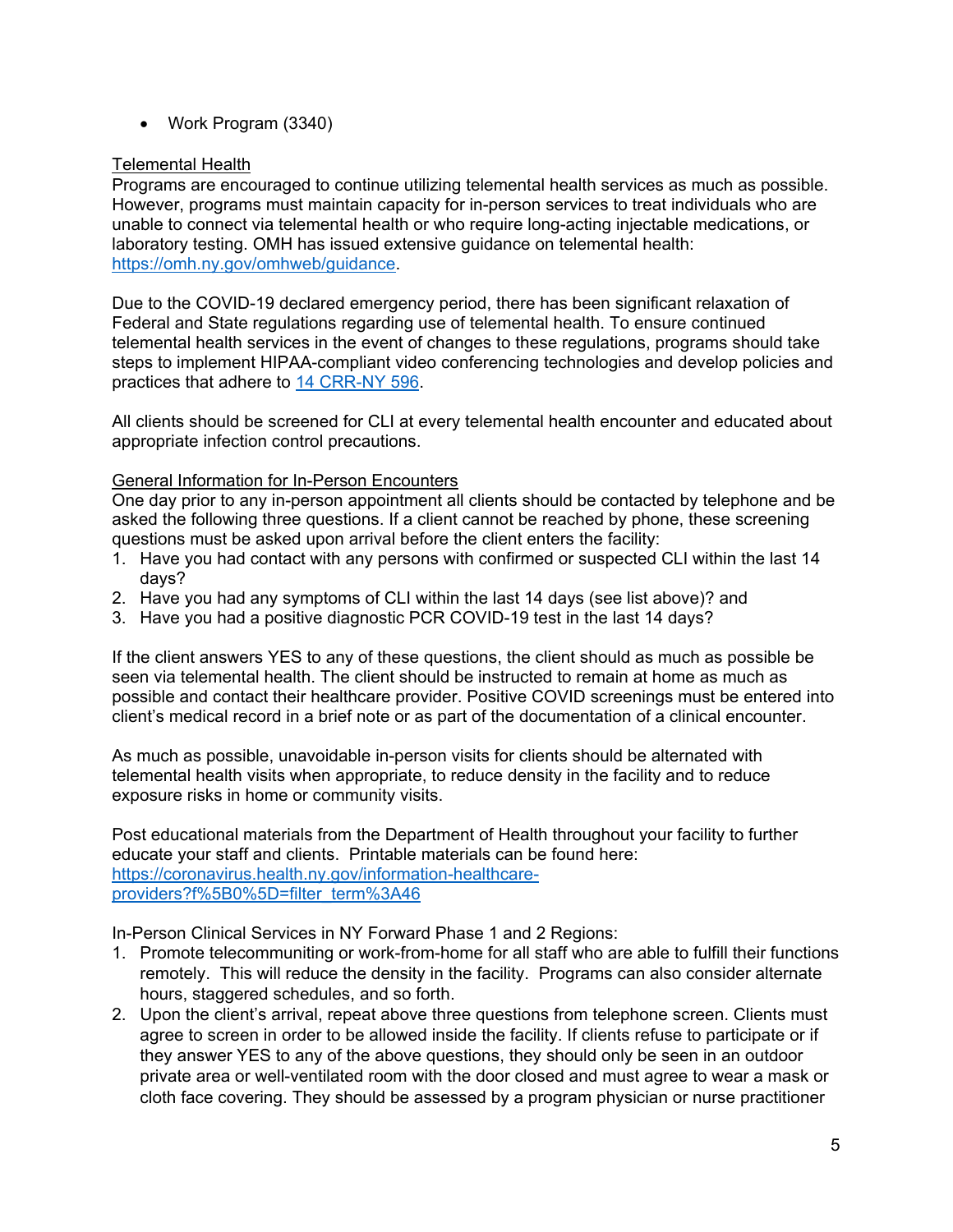using appropriate PPE. If no qualified program medical staff is available, ask the client to contact their own healthcare provider as soon as possible. These clients should not wait with other clients in a waiting area. Any other staff who interact with these individuals must wear a mask and maintain at least 6 feet distance from client at all times. These clients should be given information on where to obtain COVID-19 diagnostic testing.

- 3. Programs can use their discretion regarding whether to take clients' temperatures prior to entering the treatment site. This decision should be made based upon each program's staff capabilities and resources. If programs do not have thermometers available for screening on arrival to facility, clients may be asked to check their own temperature prior to coming for a visit. If a program decides to monitor temperatures, any individual with a temperature over 100.0 should be given a mask and instructed to return home and contact their healthcare provider.
- 4. When providing services, staff should attempt to maintain physical distancing, wear a mask, and meet clients in well-ventilated spaces. If room ventilation is a concern, staff can meet with clients in a private outdoor area, weather permitting. Physical distancing is never a replacement for wearing a mask or facial covering. Staff and clients should always observe BOTH.
- 5. All clients should wear a mask or cloth facial covering while in the facility. If the client does not bring a cloth facial covering, staff should provide the patient with a disposable surgical mask to wear throughout the visit.
- 6. As much as possible, clients should come unaccompanied to visits. If this is not possible, escorts should wait outside or wear a mask or other facial covering while in the facility. Programs should provide the escort with a facemask if they do not already have one.
- 7. When administering long-acting injectable medications (LAIs) to clients, or when conducting other procedures that require close physical contact, staff should follow [droplet precautions.](https://www.cdc.gov/infectioncontrol/basics/transmission-based-precautions.html) As always, staff should wear gloves when administering injections. This is not only for protection against COVID-19 but is universal protocol for protection against blood-borne pathogens. While there is community spread of COVID-19, staff should also wear surgical masks and clients should wear a mask or cloth facial covering. N95 respirators are not appropriate for LAIs and are only needed for procedures that result in aerosolizing of sputum, such as nebulizer treatments. Frequent-contact surfaces in the examination room must be disinfected after every patient encounter. Outpatient programs can consider administering injections outdoors, particularly if the client has confirmed or suspected COVID-19 illness. Whenever possible, staff can provide gluteal injections instead of deltoid injections to increase distance from the client's face. An eye shield is recommended, if available.
- 8. Frequent-contact office surfaces (such as tabletops, door knobs, chair arms, clip boards, pens, etc.) must be [disinfected](https://coronavirus.health.ny.gov/system/files/documents/2020/03/cleaning_guidance_general_building.pdf) in between every patient.
- 9. The office must be [thoroughly cleaned](https://coronavirus.health.ny.gov/system/files/documents/2020/03/cleaning_guidance_general_building.pdf) at least daily.
- 10. Sufficient hand sanitizer must be available throughout the facility, including in waiting areas, and be available for staff and clients.
- 11. Chairs in outdoor and indoor waiting areas should be spaced at least six feet apart. If possible, clients should wait outside for their appointment.
- 12. If peer socialization is critical to the well-being of a client, small groups may have out-ofdoors meetings if clients have capability and have agreed to wear facemasks and maintain physical distancing during such meeting. For minors, parent/guardian would also need to agree to such a meeting.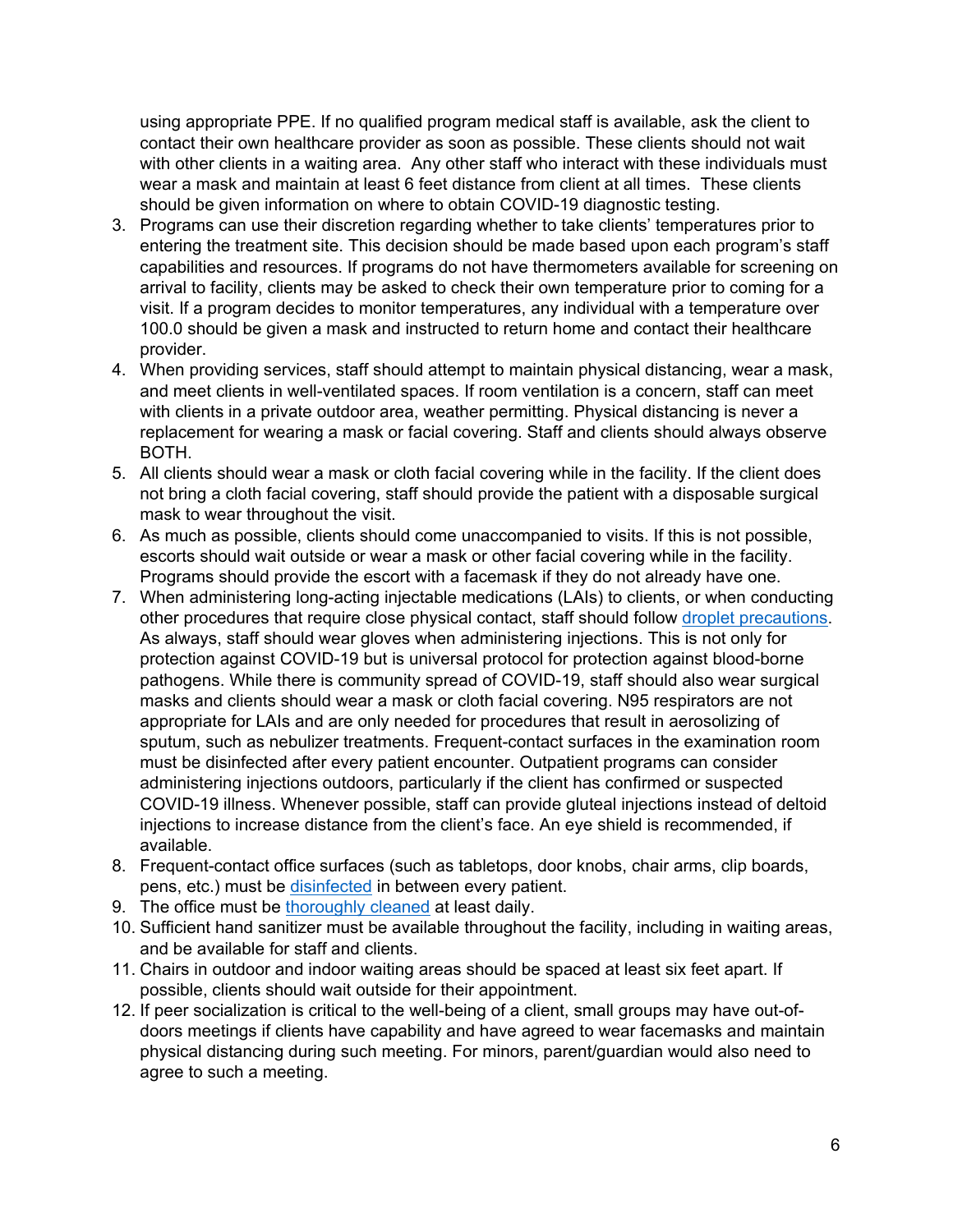## In-Person Clinical Services in NY Forward Phase 3 and 4 Regions:

- 1. Promote the use of telemental health as much as possible.
- 2. Continue efforts to reduce staff density in facility.
- 3. Ensure that individual services continue to adhere to infection control best practices (see #2- 11 in Phase 1-2 guidance above).
- 4. Groups of ten clients or fewer can be held indoors in a large and well-ventilated space provided that at least 6 feet distance can be maintained between all individuals present; if adequate distance cannot be maintained, groups must be smaller. Group should not last more than one hour. Every group participant must screen negative for CLI symptoms and wear appropriate facial coverings.
- 5. Larger groups may be held outdoors provided a least 6 feet can be maintained between all individuals present and all wear appropriate face coverings.
- 6. In the event that the State Department of Health or the Local Health Department report increasing local COVID-19 infection rates, programs should again suspend group programming until local infection rates again stabilize and fall.

## Prioritize Scheduled Encounters

- 1. While drop-in hours are generally an excellent strategy to reduce no-show rates and help with engagement, programs should prioritize scheduled encounters to ensure that clients can be adequately screened.
- 2. For programs that continue drop-in hours, it is imperative to ensure optimal physical distancing in waiting areas and offices. Programs should follow screening guidance described above.
- 3. If programs serve individuals that are particularly high-risk who must be seen in-person, consider blocking off a time period at the end of the workday only for these individuals to reduce risk of their exposure to others.

## Home and Off-Site Visits

Programs such as Mobile Crisis, ACT, HCBS, CFTSS, and others require that staff visit clients in their homes or other locations in the community. Staff should take the following precautions to protect staff and clients from possible infection during home and off-site visits:

- 1. Staff must always wear a surgical mask or cloth facial covering when interacting with clients or family members.
- 2. Clients should be educated to wear a cloth facial covering (such as a bandana). If supplies are available, the program can offer to give clients facial coverings or facemasks at each encounter.
- 3. If the client's home is crowded or the client lives with elderly or other vulnerable individuals, staff should use clinical judgment on pros and cons of entering the home. An acceptable alternative is to take a walk with the client or see the client outside when it is safe to do so.
- 4. If the staff member encounters clients or family members who refuse to observe physical distancing (or are in any other way aggressive or menacing), it is acceptable for the staff member to disengage from the contact.

### Other Recommendations

To the extent practicable, programs should:

- 1. Consider installing plexiglass shield in reception areas to protect staff in high-traffic areas.
- 2. Remove magazines and other shared objects from waiting areas.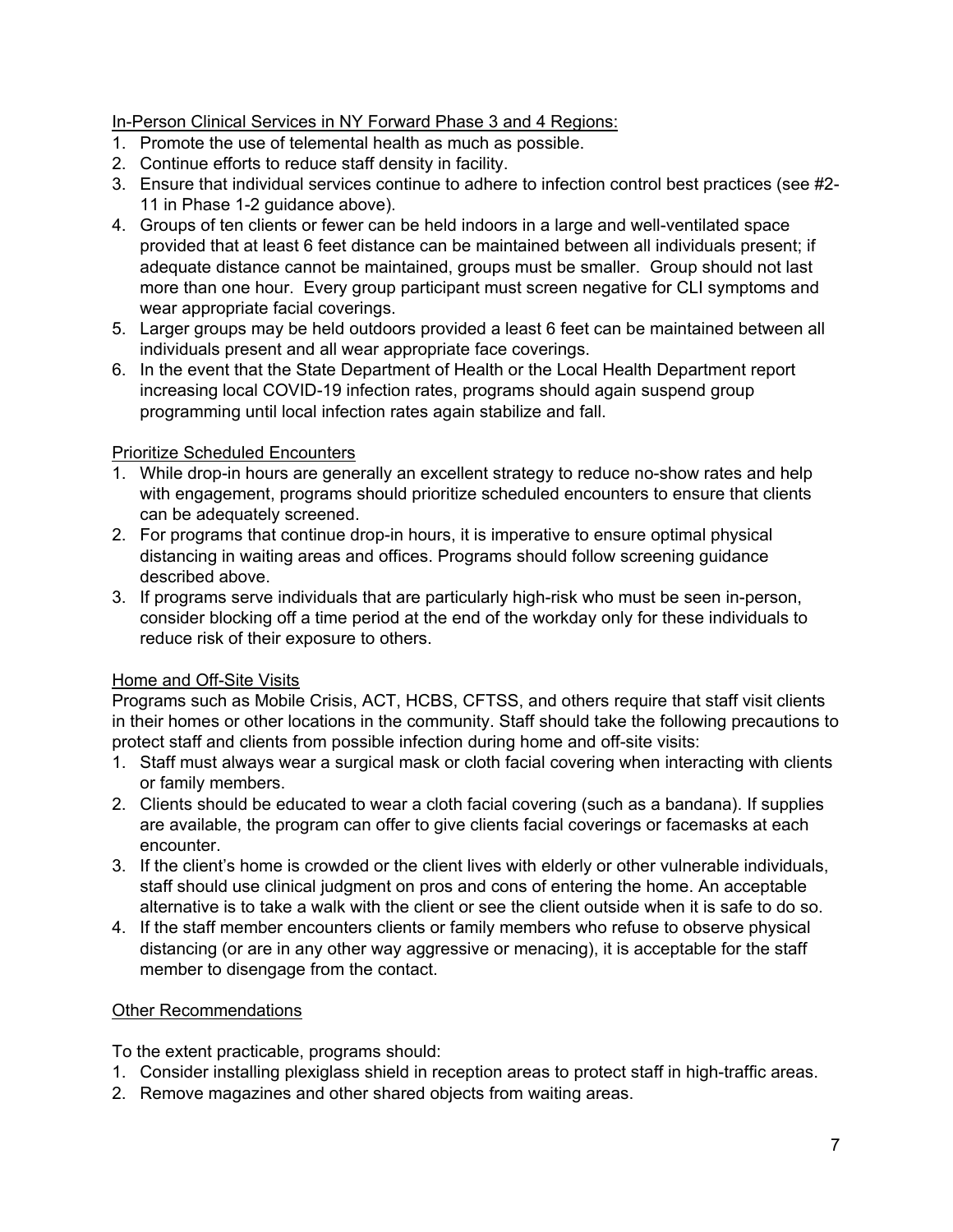- 3. Institute policies and protocols so that only 2-4 individuals ride in shared elevators at any time.
- 4. Develop protocols to ensure that physical distancing can be maintained in tight workspaces (e.g. chart rooms, supply closets, etc.).
- 5. Ensure that adequate physical distance can be maintained in public bathrooms (e.g. urinals and sinks should be blocked off to ensure that individuals stay six feet apart at all times).
- 6. Administrative staff (i.e. staff who do not directly interact with clients) who must work in the facility (and cannot effectively work from home) must also maintain distancing. Whenever possible, work schedules should be staggered to reduce workplace density. Administrative staff should wear a mask or cloth facial covering when physical distancing cannot be adequately maintained.
- 7. When it is unavoidable for staff to have proximate contact (see above) with each other, all staff should wear facial coverings.
- 8. Janitorial staff should be provided with adequate PPE as per previously released guidance: [Interim Guidance for Cleaning and Disinfection of Public and Private Facilities for COVID-19](https://coronavirus.health.ny.gov/system/files/documents/2020/03/cleaning_guidance_general_building.pdf)
- 9. Staff who interact with outside vendors, deliveries, contractors, etc., or whose work requires close contact with each other (such as for lifting heavy objects) should be given adequate protection and instruction on infection control.

# **INFECTION CONTROL PRACTICES FOR RESIDENTIAL AND SITE-BASED PROGRAMS, INCLUDING RESIDENTIAL TREATMENT FACILITIES**

# Applicability

- Adult BH HCBS Intensive Crisis Respite (4670)
- Adult BH HCBS Short-term Crisis Respite (4680)
- Apartment/Support (7080)
- Apartment/Treatment (7070)
- Children & Youth Community Residence (7050)
- Community Residence for Eating Disorder Integrated Treatment Program (6110)
- Congregate/Support (6080)
- Congregate/Treatment (6070)
- Crisis Residence (0910)
- Crisis/Respite Beds (1600)
- Family Care (0040)
- Private Inpatient Psychiatric Hospital (2010)
- Residential Treatment Facility Children & Youth (1080)
- Respite Services (0650)
- Shelter Plus Care Housing (3070)
- SRO Community Residence (8050)
- Supported Housing Community Services (6060)
- Supported Housing Rental Assistance (6050)
- Supported/Single Room Occupancy (SRO) (5070)
- Transient Housing (2070)

## **Section 1: General Information**

Mental health housing programs should consider the following additional efforts to protect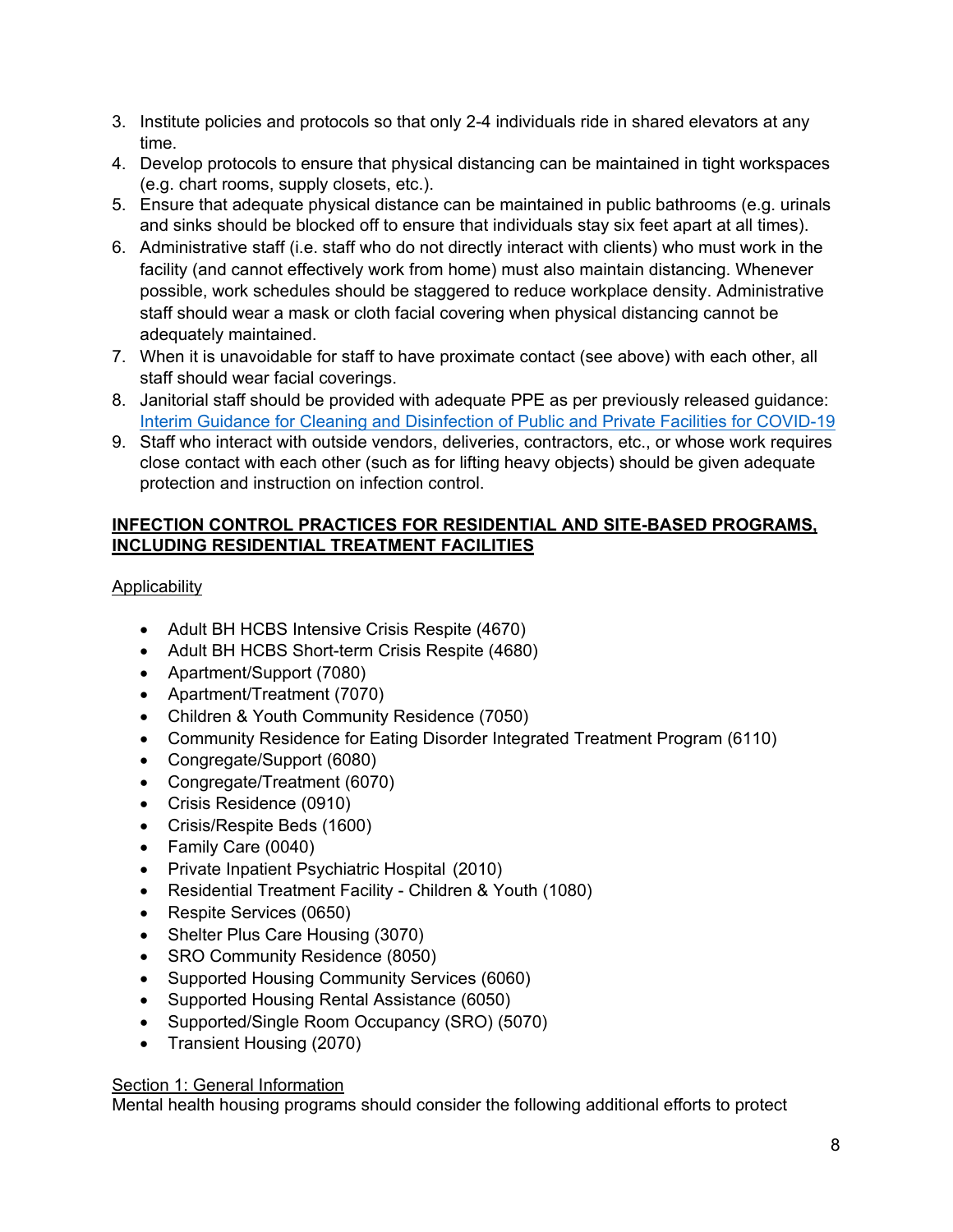clients and staff in these programs:

- 1. Clients should be educated and encouraged to stay in the residence as much as possible. If they do go out, they should stay outdoors and keep a distance of at least six feet away from anyone else, including relatives who do not live in the program. Upon returning home, residents and any accompanying staff should immediately wash their hands with soap and water for at least 20 seconds or use an alcohol-based hand sanitizer with at least 60% alcohol. Cell phones and other frequently handled items should be sanitized daily. All residents should be reminded to avoid touching their face.
- 2. Programs should cancel all planned social or recreational outings where adequate physical distancing and appropriate hand hygiene cannot be maintained.
- 3. By Executive Order, as of April 17, 2020, all New Yorkers must wear a cloth mask or facial covering when out in public. Programs should advise residents they should adhere to this order.
- 4. Providers should display the "NYS DOH Protect Yourself" poster available [here](https://coronavirus.health.ny.gov/protect-yourself-and-your-family-coronavirus-covid19) (scroll to the bottom). Translations to other languages are also available on same site.
- 5. Programs should prevent non-residents from visiting residences unless it is deemed necessary to the direct support of a resident's health and wellness. Prior to entering the residence, visitors should be asked if they have any of the CLI symptoms listed above. If any of these are present, the visitor should not be allowed into the residence. If the program has a thermometer, then the visitor's temperature should be checked at the door. All visitors should be asked to wear a cloth face covering or surgical mask while in the residence. Physical distancing should be practiced during visits to the extent possible and if the visit occurs indoors, only well-ventilated locations should be utilized.
- 6. Frequently touched surfaces (for example: tables, doorknobs, light switches, handles, desks, toilets, faucets, sinks) should be disinfected daily with cleaning products effective against rhinoviruses or human coronavirus. See [CDC Guidance for Home and Community](https://www.cdc.gov/coronavirus/2019-ncov/community/index.html) [Locations f](https://www.cdc.gov/coronavirus/2019-ncov/community/index.html)or further details.
- 7. To the extent possible, programs should work with clients' healthcare providers to institute telemedicine appointments. Blood draws and monthly injections will still need to be done in person.
- 8. Clients and staff should be reminded of the importance of hand hygiene and of not touching their faces while visiting their providers.
- 9. Clients and staff should be instructed to report symptoms as soon as possible. Staff should specifically ask all clients daily about CLI symptoms (see list above).
- 10. For individuals who have not developed symptoms and are in shared bedrooms, ensure that the beds are at least six feet apart, if possible. It is recommended that clients sleep head-totoe.

### Section 2: Accepting New Clients

- 1. Programs should continue accepting new client referrals. It is important for clients with mental illness to find homes even during this public health emergency.
- 2. Programs should request referring facilities to attest that the client has not had any new symptoms consistent with COVID-19 infections. Upon arrival, staff should ask the clients themselves if they have had any known contact with individuals who tested positive or who have experienced CLI symptoms. Staff should also ask all clients upon arrival if they currently or recently experienced any CLI symptoms. Clients with cognitive difficulties may not be able to fully answer.
- 3. Programs accepting new clients from Article 28 or Article 31 inpatient hospital settings may require a negative COVID-19 diagnostic PCR test within 72 hours prior to transfer. Programs may require the test result to be sent prior to transfer.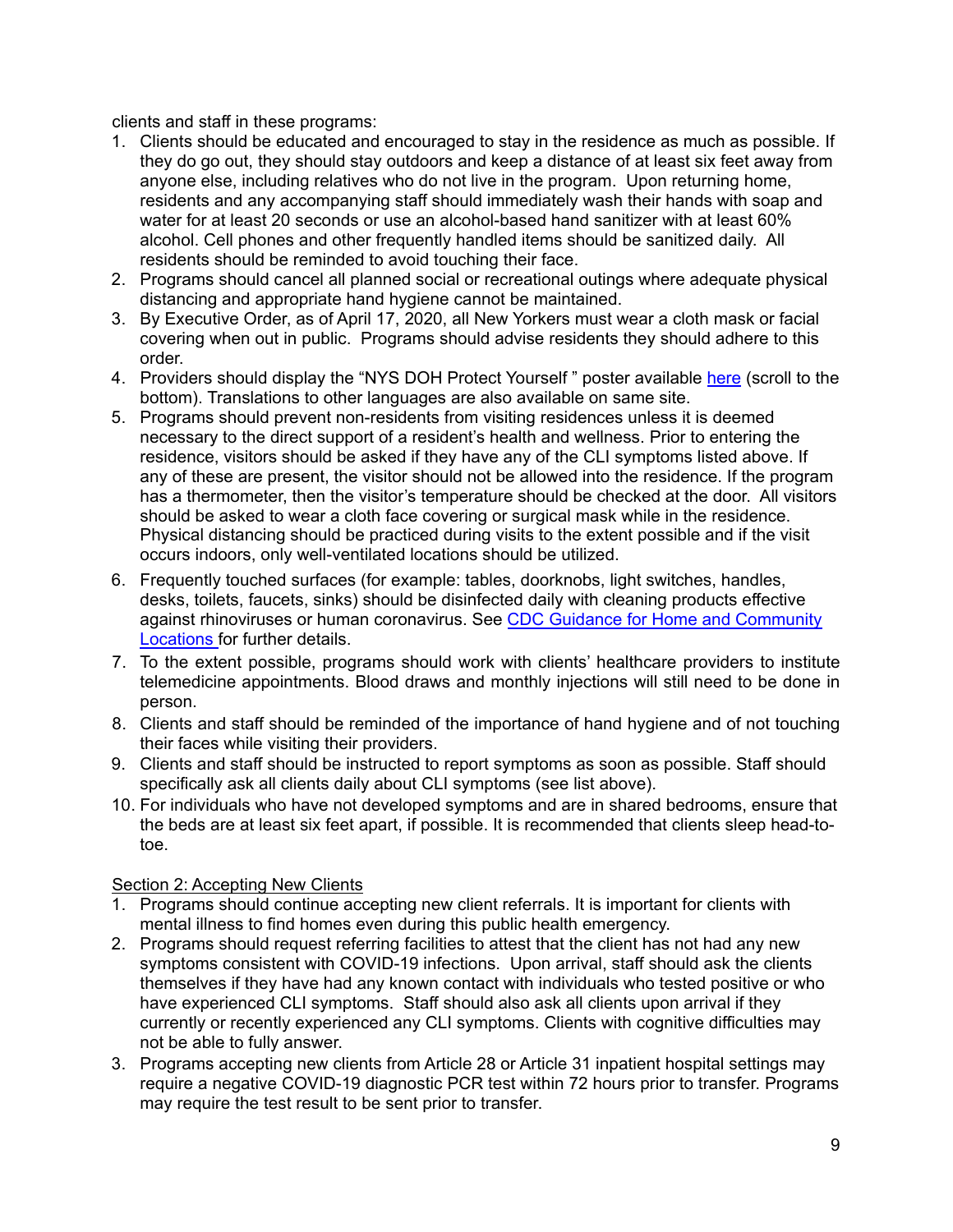- 4. For clients who previously tested positive for the COVID-19 virus, the program should confirm the date(s) of the last positive COVID-19 virus test and any subsequent negative tests as part of the application process, along with documentation that 14 days have passed since the first CLI symptom (or positive test result if the individual was asymptomatic), that the individual has been fever-free for at least 72 hours without the aid of fever-reducing medications, and that the individual's respiratory symptoms have significantly improved. Repeat testing is not necessary because a repeat positive result does not indicate continued risk of transmission if 14 days have passed since first symptoms and client has clinically recovered.
- 5. Given the limitations in accessing testing in community settings, programs may not require a negative test result for clients coming from non-inpatient hospital settings.
- 6. If CLI symptoms develop or if the client recently had contact with someone who potentially had COVID, a surgical or cloth mask should be worn for a period of 14 days, and the client should remain in their room.
- 7. If possible, any new client should have their own room.
- 8. New clients should remain in their room as much as possible during the first 14 days and maintain six feet of distance from all other clients and staff to the extent practicable.
- 9. Programs may not require results of serum antibody tests as a condition of admission.

## Section 3: Responding When Client Develops Symptoms

- 1. When a client in the residential program develops symptoms that could indicate a COVID-19 infection, the client should be asked to stay in their room. If possible, the client should be assigned a single room. The client should be asked to wear a surgical or cloth mask. Meals should be taken in the room.
- 2. If a client with COVID-like illness requires close support from a staff member (within 6 feet), the staff member and client should wear a surgical facemask, gloves (if available), eyeprotection (commercially available non-medical goggles are acceptable if medical face shield is not available). Goggles should be washed frequently. Outer clothing that becomes soiled or possibly soiled with a client's saliva, urine, blood, or stool should be removed immediately and set aside until washed. Programs may consider supplying staff with lab coats or staff may bring a change of clothes from home.
- 3. Exposed roommates should, if possible, have their own rooms for 14 days. If they remain symptom-free, they can then share a room with others.
- 4. The program administrator (or Family Care provider) should immediately contact their local health department (LHD) [\(New York County Health Department Directory\)](https://www.nysacho.org/directory/) for notification and for information on how to proceed with testing. The NYS Department of Health also operates a Novel Coronavirus Hotline 24/7 at 1-888-364-3065 and website <https://coronavirus.health.ny.gov/form/ask-us-a-question> for additional questions. The program must also follow OMH guidance on local health department notification and contact tracing: [https://omh.ny.gov/omhweb/guidance/.](https://omh.ny.gov/omhweb/guidance/)
- 5. If the client is critically ill (see list above) and is having difficulty breathing, it may be necessary to transport the client by ambulance to the hospital. Programs serving children and adolescents should be familiar with DOH guidance on [Pediatric Multi-System](https://www.health.ny.gov/press/releases/2020/docs/2020-05-06_covid19_pediatric_inflammatory_syndrome.pdf)  [Inflammatory Syndrome.](https://www.health.ny.gov/press/releases/2020/docs/2020-05-06_covid19_pediatric_inflammatory_syndrome.pdf) The hospital should be contacted prior to transport.
- 6. LHDs may have alternate housing arrangements for individuals with CLI. Programs should coordinate with their LHDs.
- 7. Most individuals who test positive for COVID-19 will never need to be hospitalized. Hospitalization is only necessary if the individual has difficulty breathing or otherwise appears critically ill. It is important to reduce unnecessary visits to hospital ERs to help reduce the spread of COVID -19.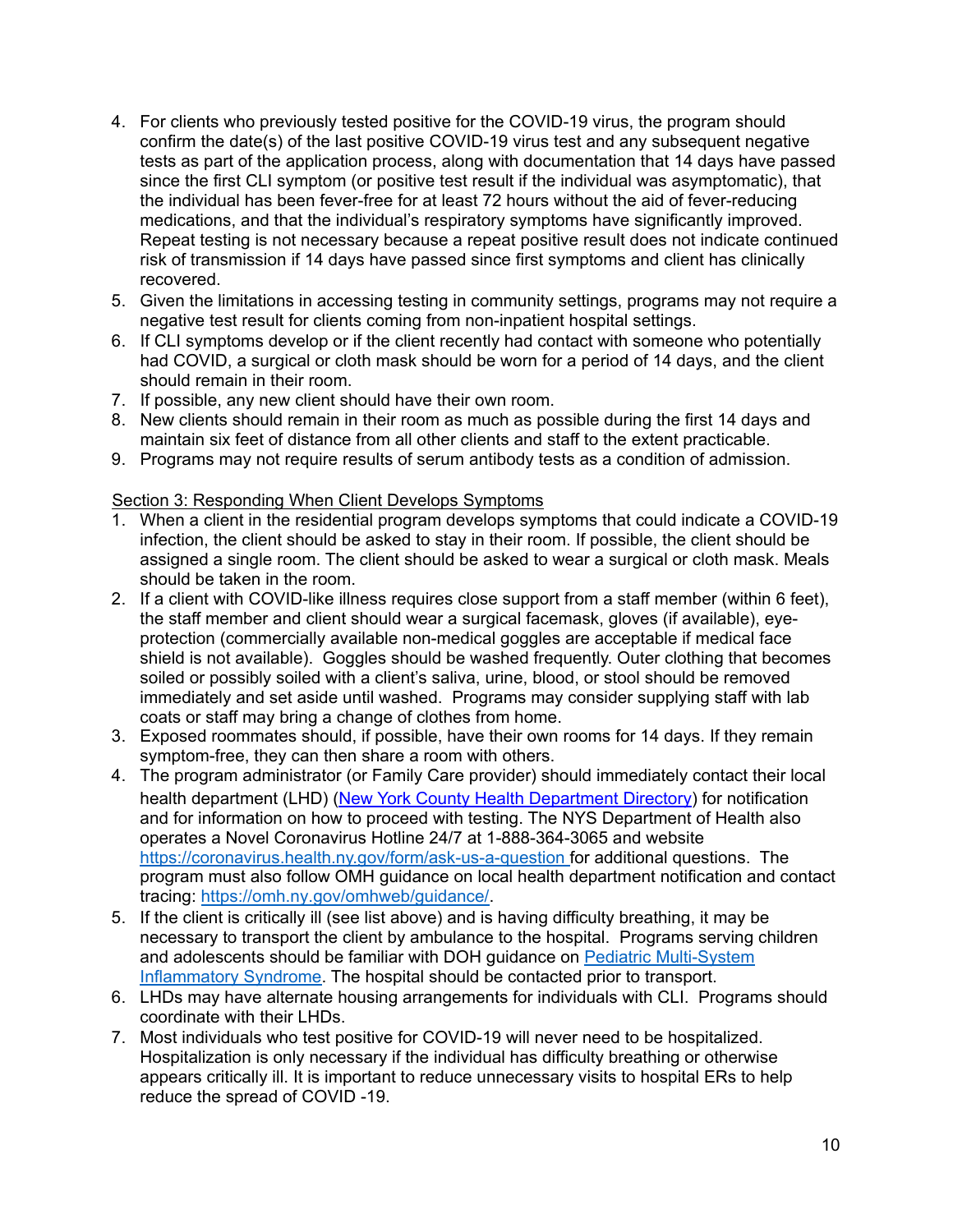- 8. If more than one client has a positive test, then these individuals can share a room if the program has shared bedrooms.
- 9. Clients may be taken off isolation when:
	- a. The person has had no fever for at least three days (72 hours) without the use of feverreducing medications; AND
	- b. There is a significant improvement of cough, sore throat, and difficulty breathing; AND
	- c. At least 14 days have passed since symptoms first appeared.
- 10. Program staff (or Family Care providers) should work with the client's mental health or primary care provider to secure enough nicotine replacement therapy (NRT) to help eliminate nicotine withdrawal and the desire to leave their room to smoke or vape.
- 11. Other clients who are over 50 years old, have significant respiratory comorbidity, or who smoke or vape should increase the frequency of hand hygiene practices and wear surgical masks. If masks are not available, more vulnerable clients should maintain at least six feet of distance from other clients and staff. They should refrain from using common areas such as kitchens and lounges.
- 12. Staff members (or Family Care providers) should wear surgical masks or cloth face coverings and increase frequency of hand hygiene practices. Staff should whenever possible remain six feet away from positive or potentially positive individuals.
- 13. Surfaces, knobs, handles, and other items that come into frequent hand contact should be sanitized three times per day.
- 14. In programs with several bathroom facilities, one bathroom should be set aside for the client(s) who is suspected to have COVID-19 or has tested positive for COVID-19. Surfaces, shower knobs, curtains, handles, and other high-contact surfaces should be sanitized after each time these clients use the facilities. If possible, leave the bathroom window open to help reduce aerosolized droplets.
- 15. In programs with one bathroom, it is critical to clean and disinfect surfaces after clients who test positive or who are suspected to have COVID-19 use the facility. Exhaust fans should remain on and windows should remain open during that time, and no steam should remain when the next resident uses the bathroom.
- 16. In programs with only one bathroom, all clients and staff should use masks while in the bathroom (unless showering). If possible, stagger shower times, ensuring that bathroom exhaust fans run for at least 20 minutes between all showers and leave the window open to facilitate clearing of droplets.
- 17. If programs have the capacity and the client is cooperative, implementing in-room commodes and/or sponge baths is recommended.
- 18. Clients who test positive or who are suspected to have COVID-19 should not use shared spaces such as kitchens, common areas, etc. Arrangements need to be made to change existing house routines that require clients to use common spaces.
- 19. Dishes and linens do not need to be cleaned in a different manner if used by individuals who test positive for COVID-19. However, they should be washed thoroughly after use. When washing clothes, staff (or Family Care providers) should be instructed to not "hug" dirty laundry while transporting it, to maintain distance from their own clothes and face. Use of a hamper is recommended. After handling linens or clothing of someone who tested positive for COVID-19, staff are encouraged to wash their hands with soap and water.

### Section 4: Clients Returning From The Hospital

1. Residential program or Family Care clients are admitted to psychiatric or medical hospitals for a variety of reasons. During the COVID-19 public health emergency, it is possible that these clients are exposed to the virus while in the hospital. Of note, this section applies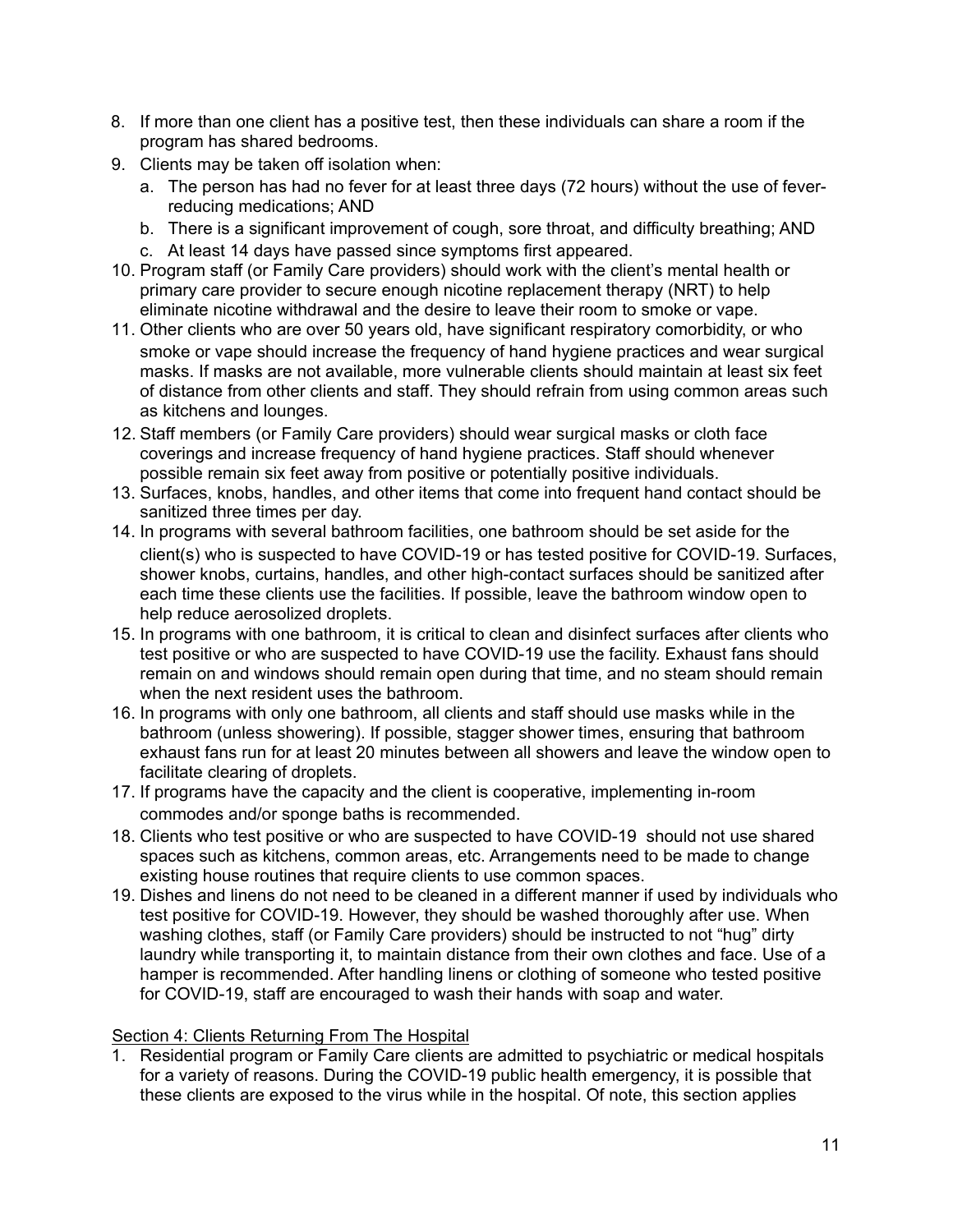when patients are admitted to an inpatient unit in a hospital. Patients who go to the emergency room or a CPEP and discharged without an inpatient admission are not considered to have been hospitalized.

- 2. Programs may ask that a medical emergency room obtains a sample for COVID-19 PCR testing, but must take the patient back if they are discharged from the emergency room, even prior to receiving the test results, provided the emergency room makes arrangements to forward the test result when it is available.
- 3. Most individuals who become very ill with COVID-19 and require hospitalization will recover. Individuals must be discharged once they are no longer ill enough to warrant ongoing medical admission, though they may still have mild COVID-19 symptoms.
- 4. Individuals who are discharged from the hospital after an admission for CLI should be treated with the same precautions as someone who is suspected to have COVID-19 or who tests positive but is never hospitalized (see Section 6 #9 above).
- 5. COVID-19 virus testing within 72 hours prior to transfer will not be required for any client who tested positive for COVID-19 virus at any time prior to the requested transfer. Instead, the program should confirm the date(s) of the last positive COVID-19 virus test and any subsequent negative tests as part of the application process.
- 6. Local health departments may have alternate housing arrangements for individuals who are ready for hospital discharge and may still need a period of isolation. Programs should review options with their local health departments.
- 7. Clients will need to come home to their residential program or family care home after being discharged from the hospital. It is important that staff help manage not only the individual client's fears, but also the anxieties of all other housemates.
- 8. Individuals who return from the hospital and who are not showing symptoms of COVID -19 should be considered in the same category as a new client (see Section 5 above).
- 9. Programs may require a negative diagnostic PCR test within 72 hours prior to discharge from the hospital if the individual was hospitalized for a reason other than COVID-19 (e.g a psychiatric admission) (unless #4 and #5 above apply).
- 10. Programs may not require results of serum antibody tests as a condition for client returning to residential program.
- 11. Programs should reach out to their OMH Field Office of Central Office Housing staff if there are questions or concerns about admissions or discharges. Hospitals are also encouraged to reach out with questions or concerns about transfers back to residential programs.

### Section 5: Scattered-Site Housing Programs

- 1. Programs should educate all their clients in scattered-site housing about the importance of avoiding socializing indoors, restricting visitors to their homes, practicing appropriate hand hygiene, avoiding touching their faces, practicing basic disinfecting at home, keeping at least six feet away from others while out in public, when possible, and wearing a cloth mask when out in public.
- 2. Programs need to determine on a case-by-case basis when it is clinically necessary to continue visiting clients. Possible reasons include, but are not limited to, helping the client access medical treatment, access food or other basic supplies, or mitigating risk of disengagement or hospitalization in absence of direct contacts.
- 3. Face-to-face visits should be replaced with telephonic or video visits for as long as the recommendation for physical distancing is in place, unless it is clinically necessary to visit the client in person.
- 4. When visiting a client, staff should use alcohol-based sanitizer prior to entering the client's home and should wear a surgical face mask or cloth facing covering.
- 5. Staff should attempt to keep at least six feet away from the client during the visit.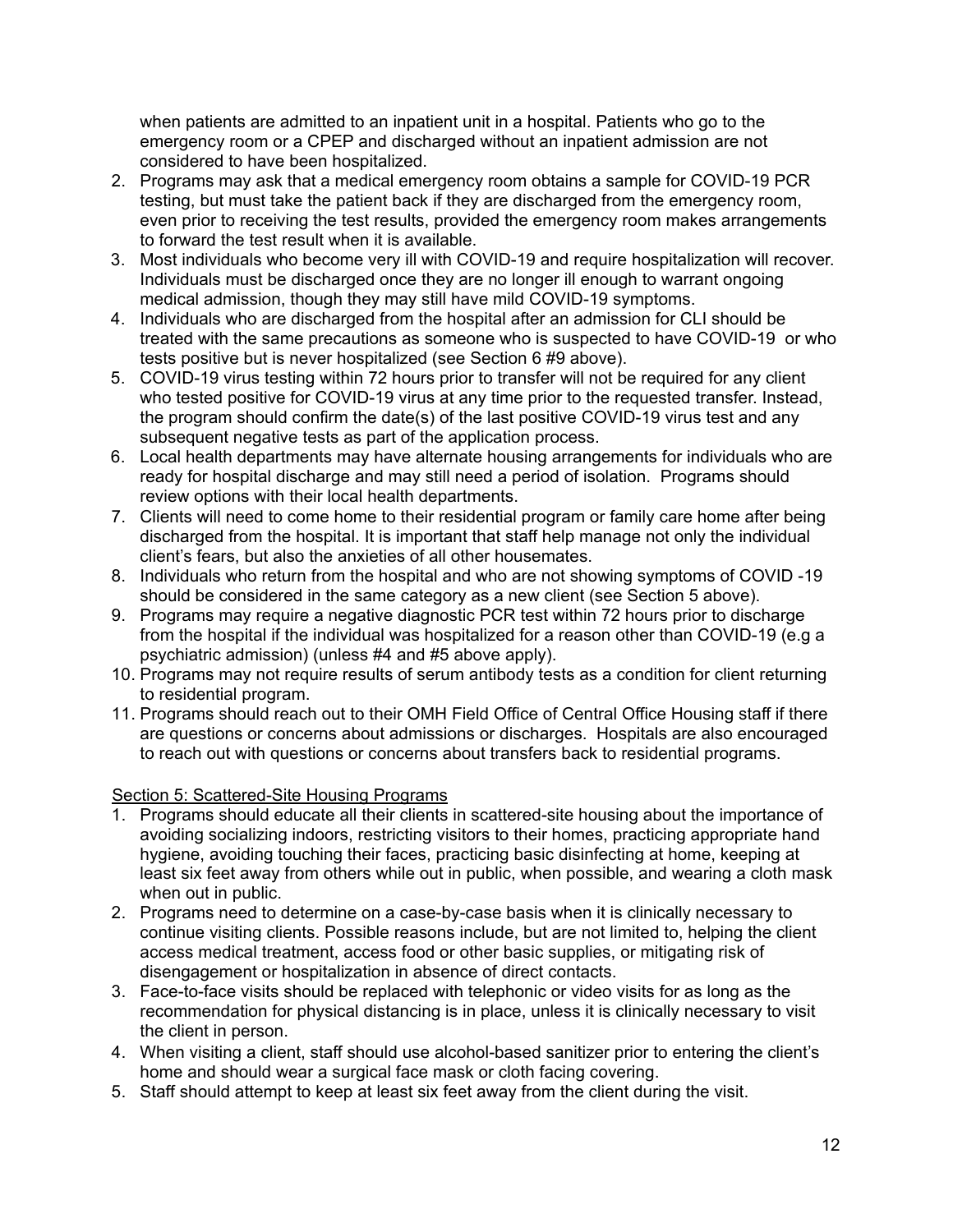- 6. Staff should remind the client to practice appropriate hand hygiene and to avoid touching their face.
- 7. Staff should use alcohol-based sanitizer immediately upon leaving the client's building.
- 8. If community testing is available, staff should assist clients to obtain a test and help client interpret result correctly.

### Section 6: Guidance For Child And Youth Serving Residential Programs

While under normal circumstances home-time leaves are encouraged, during this public health emergency, home-time leaves should be limited and occur only when deemed medically necessary or when discharge is imminent, and home-time contributes to the advancement of the youth's readiness for discharge. The following should also be considered:

- 1. The youth and family must agree that the home-time leave is appropriate and safe. Staff should ask families whether anyone at home has CLI symptoms or is in a high-risk category.
- 2. Home-time leaves must be clinically appropriate and included as part of the youth's treatment plan.
- 3. If the youth is going on a home-time leave, the youth should not have close contact beyond family members in the home setting (must adhere to physical distancing guidance).
- 4. Information on general infection control strategies should be provided to the youth and parents/guardians.
- 5. For all youth, if the home-time is directly connected to discharge planning (i.e., an interview at an outpatient program, a therapeutic assessment for readiness for next level of care, etc.), home-time leave may be granted. This would require input from both the youth's psychiatric, general medical, and nursing staff as well as individuals at the destination site.
- 6. As an alternative to home-time leaves, staff should encourage the family/guardian to join inperson interactions on program grounds (but maintain physical distancing).
- 7. Every effort should be made to utilize technology as often as needed to promote engagement, support, and treatment with children and families, whether the youth is on site or on home-time leave.
- 8. Any youth in quarantine or isolation may not leave the program site for community or home- time.

### **INFECTION CONTROL PRACTICES FOR PROGRAMS BASED IN ARTICLE 28 HOSPITALS, INCLUDING CPEP AND INPATIENT UNITS**

## Applicability

- CPEP Crisis Beds (2600)
- CPEP Crisis Intervention (3130)
- CPEP Crisis Outreach (1680)
- CPEP Extended Observation Beds (1920)
- Inpatient Psychiatric Unit of a General Hospital (3010)

Please follow the policies and protocols of your hospital's infection control departments.

## **INFECTION CONTROL PRACTICES FOR ARTICLE 31 PRIVATE PSYCHIATRIC INPATIENT HOSPITALS**

Hospitals should reach out their local OMH Field Office to discuss questions and concerns about infection control.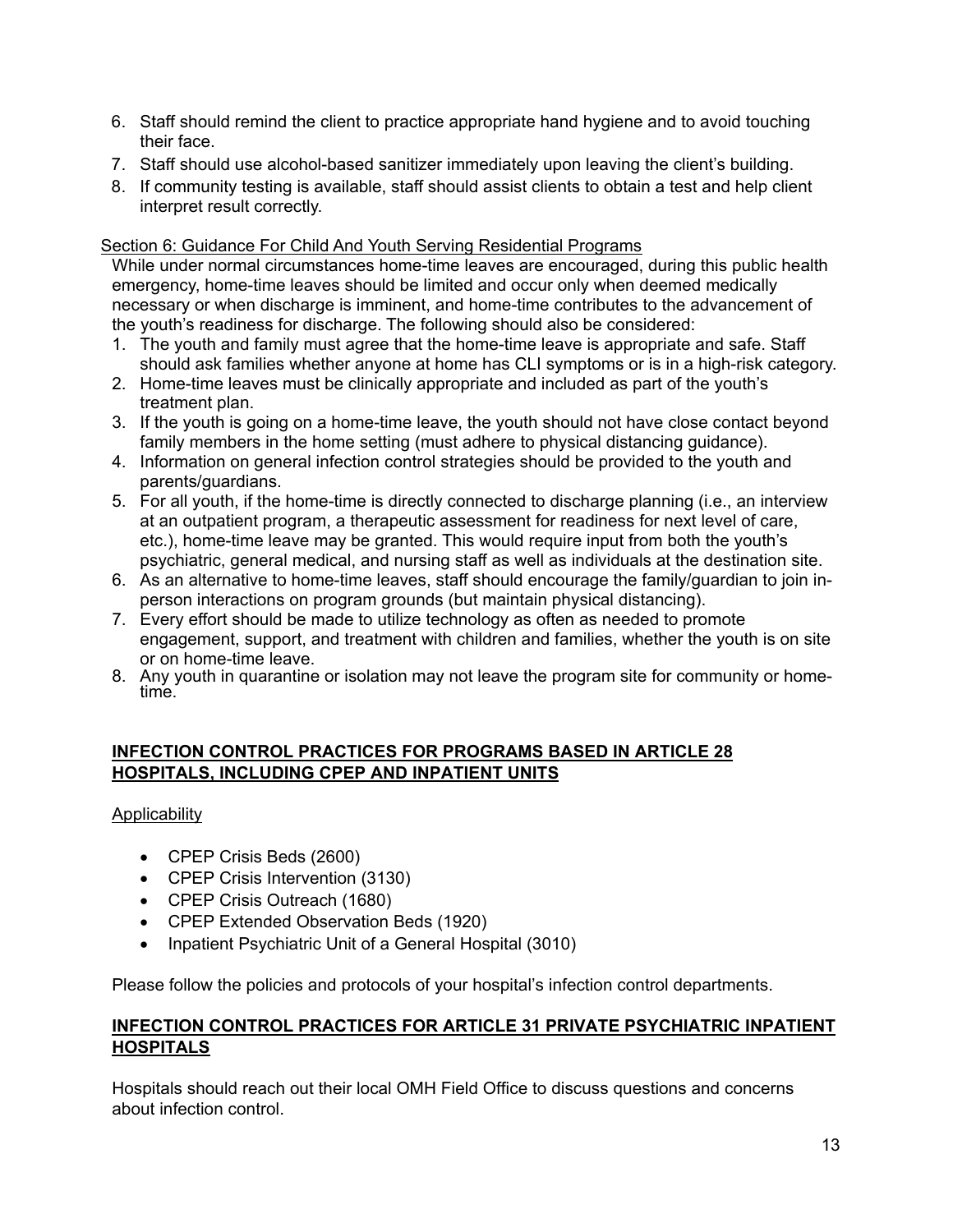## **INFECTION CONTROL PRACTICES BEST PRACTICES DURING NON-EMERGENT TRANSPORTATION**

#### Applicability: All programs

As different regions progress through re-opening, it is important to consider the risks of close contact posed by transportation in cars and vans. However, there are times when clients of outpatient programs or individuals living in congregate settings need to be transported nonemergently by staff for medical appointments or other essential purposes. For example, as testing sites open around the state, programs may want to transport their clients for testing.

Recent studies have shown that a significant portion of individuals infected with the virus are asymptomatic. Asymptomatic individuals, even if they eventually develop symptoms, can transmit the virus to others before showing symptoms.

There is risk of infection for both the staff member driving the vehicle and the client being transported. Special precautions must be taken to help protect both:

- 1. Staff should wear a surgical facemask. Clients should wear a cloth facial covering. If a client does not have a facial covering, the program should provide them with a mask.
- 2. As much as possible, separate the driver from the client. It is preferable to use a larger vehicle such as a van as opposed to a smaller car, to increase distance between individuals. It may be possible to purchase large, transparent plastic sheets (i.e. thick plastic cling wrap) that can be securely taped to seal off the front seats from the rear seats of the vehicle. If safe to do so, programs can consider outfitting their vehicles with this.
- 3. If another staff member is in the vehicle to help ensure the client's safety, the staff member should sit as far away from the client and driver as is safely possible. Any other staff members in the vehicle should also wear a surgical facemask.
- 4. When driving at a low speed, the vehicle's windows should remain open to maximize ventilation. At higher speeds where sheer wind forces may interfere with wearing a facemask, utilize climate control systems in a non-recirculating setting (air should blow in from outside the vehicle) with the fan on its maximum setting. At high speeds, opened side windows may create positive air pressure inside the vehicle and promote recirculation of the same air.
- 5. If the vehicle has a rear window (i.e. a window on the rear windshield), it should always remain open while the vehicle is in motion to create negative air pressure inside the vehicle and facilitate air moving out of the vehicle.
- 6. After use, thoroughly clean all surfaces with which staff or clients may have come into contact. If available, the vehicle used for non-emergent transportation should have disinfectant wipes available for immediate use on frequently touched surfaces when the vehicle arrives at its destination, before the return trip. After the return trip, the vehicle should be thoroughly cleaned.
- 7. As much as possible, avoid transporting more than one client at a time. If this is not possible, always attempt to maximize distance between all individuals in the vehicle during the trip, including when entering and exiting the vehicle.
- 8. Staff and clients should be reminded to not touch their faces and to wash their hands (or use hand sanitizer with at least 60% alcohol) as soon as possible after reaching their destination. Hand sanitizer should be available in all vehicles used for non-emergent transportation.
- 9. Clients with confirmed or suspected COVID-19 illness should remain in isolation and should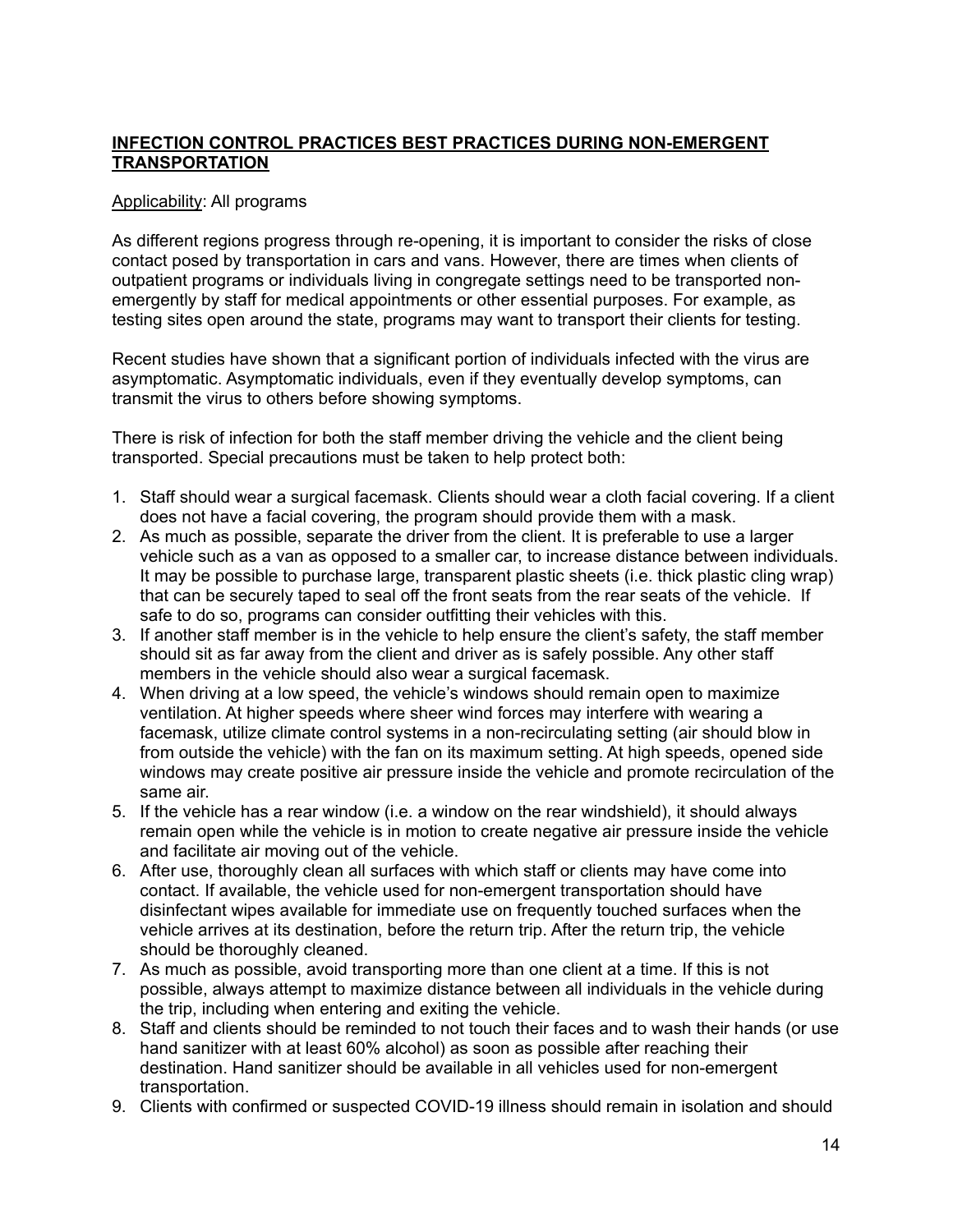not be transported to any appointments unless absolutely necessary.

10. If it is unavoidable, when transporting individuals with confirmed or suspected COVID-19 illness, or with known contact with confirmed or suspected COVID-19-positive individuals, staff members and clients should all wear surgical facemasks. The vehicle speed should remain at lower speeds to allow for the windows to remain open. However, every effort should be made to avoid transporting with known or suspected COVID-19 illness in a personal or agency vehicle.

### **GUIDANCE FOR STAFF**

#### Applicability: All programs

- 1. Staff members must stay home if they are sick.
- 2. All staff must wear a mask or cloth facial covering while at the facility, this includes staff who do not have direct contact with clients. Staff may remove their face covering if they are working alone in their own office.
- 3. If programs are experiencing significant staffing shortages and exhausted other solutions (as is very likely the case for most programs, particularly in areas of the state that still face community spread of COVID-19), the DOH and CDC advise that staff who have had direct contact with individuals who tested positive or PUIs may continue to work provided that
	- a. The staff member is asymptomatic;
	- b. The staff member is deemed essential and critical for the operation or safety of the workplace;
	- c. The determination is documented by their supervisor and a human resources (HR) representative in consultation with appropriate state and local health authorities;
	- d. Working from home would not be feasible for job duties;
	- e. Staff quarantine themselves when not at work;
		- i. After work, immediately upon returning home, staff should remove their clothes and wash their hands with soap and water prior to coming into contact with any family members;
		- ii. Clothes should be washed after each shift; and
		- iii. If staff member works closely with a client with COVID-like illness, they are encouraged to try to maintain physical distance from all friends and family with risk factors mentioned above.
	- f. Staff undergo temperature monitoring and symptom checks upon arrival to work and at least every 12 hours while at work, and self-monitor (i.e. take temperature, assess for symptoms) twice a day when at home;
	- g. Staff members may use their own home thermometers to check their own temperatures; they are considered to have a fever if their temperature is over 100.0 degrees; If programs have infrared thermometers available, then staff temperatures may be checked using facility thermometers.
	- h. Staff should wear a surgical facemask;
	- i. To the extent possible, staff working under these conditions should preferentially be assigned to patients at lower risk for severe complications.
	- j. Staff whose job duties permit a separation of greater than 6 feet should have environmental controls in place to ensure adequate separation is maintained;
	- k. If staff develop symptoms consistent with COVID-19 (see list above) while working, they should immediately stop work and isolate at home;
	- l. Staff should contact<https://covid19screening.health.ny.gov/> for testing; and
	- m. When the program is not facing any difficulty with staffing, program leadership may